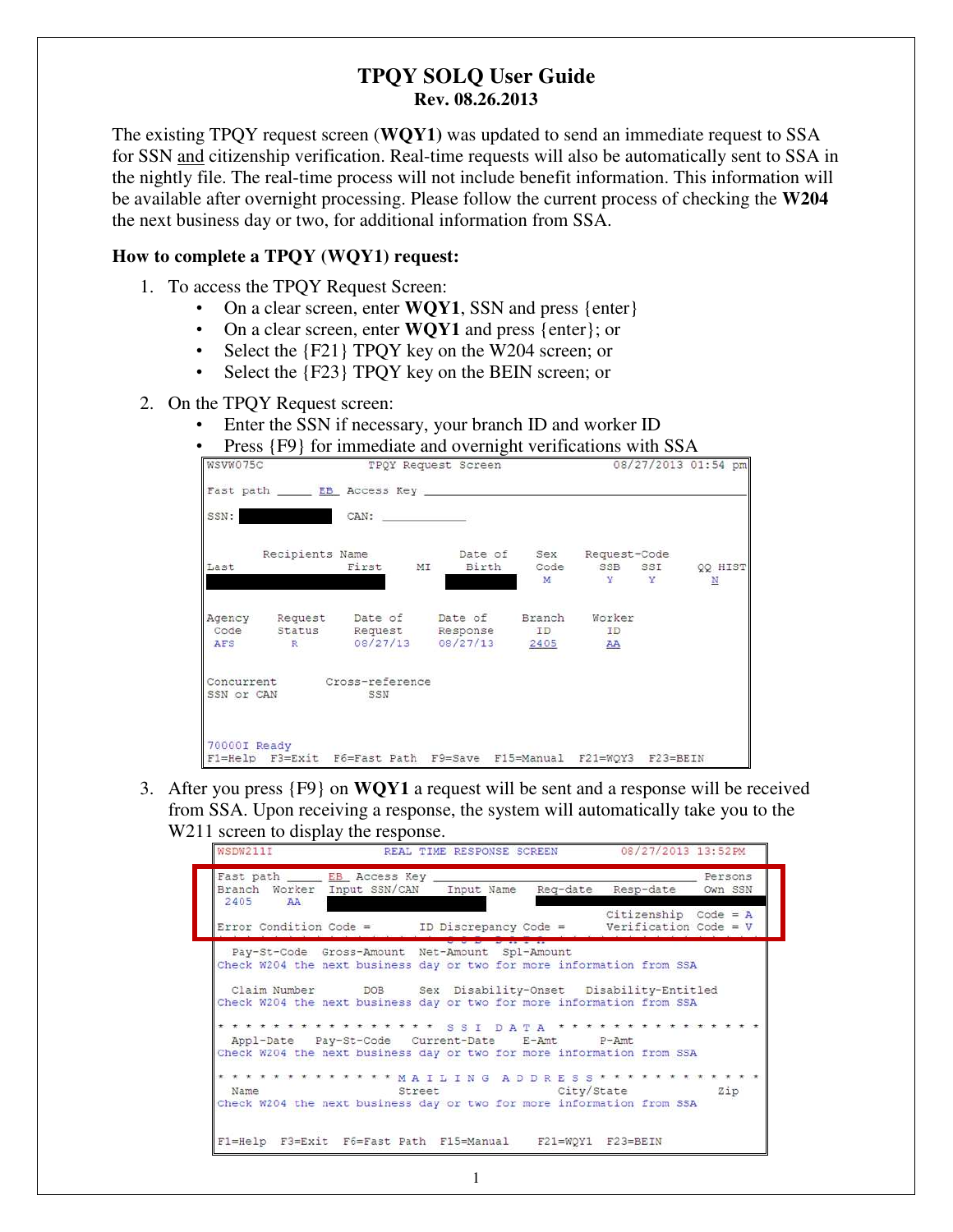4. From **W211**, press Shift {F9} or {F21} to return to **WQY1** to complete a request on other case members, if needed.

**Important note:** Please follow the current process of checking the **W204** the next business day or two, for additional benefit information from SSA. TPQY requests sent before 2:30 each day will be processed nightly and a response will be available the next business day at 6:00 AM. Requests done after 2:30 PM will be available the second business day.

#### **How to view TPQY (W204) responses:**

To verify an SSN: type **WQY2,SSN** and press {enter}. The SSN you entered will be on the top of the list. Select the SSN by entering any non-blank character on the period next to the SSN and press {enter}.

| WSVW076I        | TPQY Request Summary                                                                                                                                                                                                           |            |        |            | 08/27/2013 01:26 pm |                         |
|-----------------|--------------------------------------------------------------------------------------------------------------------------------------------------------------------------------------------------------------------------------|------------|--------|------------|---------------------|-------------------------|
|                 | Fast path EB Access Key and the contract of the EB Access Key and the contract of the EB Access Key and the contract of the Contract of the Contract of the Contract of the Contract of the Contract of the Contract of the Co |            |        |            | More:               | ÷                       |
| S BRCH ID       | SSN/CAN<br>Last Name                                                                                                                                                                                                           | <b>DOB</b> | Agency | Reg-Date   | Resp-Dte            | Sts                     |
| 2001 CT         |                                                                                                                                                                                                                                |            | AFS    | 08/27/13   | 08/27/13            | R                       |
| 2002 CH         |                                                                                                                                                                                                                                |            | AFS    | 06/13/13   | 06/26/13            | $\overline{R}$          |
| 2011 CD         |                                                                                                                                                                                                                                |            | SSD    | 06/14/13   | 06/26/13            | $\overline{R}$          |
| 2011 CD         |                                                                                                                                                                                                                                |            | SSD    | 06/10/13   | 06/26/13            | R                       |
| 2011 CO         |                                                                                                                                                                                                                                |            | SSD    | 07/02/13   | 07/02/13            | R                       |
| 2019 AA         |                                                                                                                                                                                                                                |            | SSD    | 06/27/13   | 06/27/13            | R                       |
| 2019 CL         |                                                                                                                                                                                                                                |            | SSD    | 06/12/13   | 06/26/13            | $\overline{R}$          |
| 2019 D8         |                                                                                                                                                                                                                                |            | SSD    | 06/26/13   |                     | s                       |
| 2019 D8         |                                                                                                                                                                                                                                |            | SSD    | 06/13/13   | 06/26/13            | $\overline{\mathbb{R}}$ |
| 2401 AA         |                                                                                                                                                                                                                                |            | AFS    | 06/27/13   | 06/27/13            | R                       |
| 2401 AC         |                                                                                                                                                                                                                                |            | AFS    | 06/27/13   | 06/27/13            | $\overline{R}$          |
| 2401 AC         |                                                                                                                                                                                                                                |            | AFS    | 06/27/13   | 06/27/13            | $\mathbb{R}$            |
| 2401 AE         |                                                                                                                                                                                                                                |            | AFS    | 06/14/13   | 06/14/13            | $\mathbb{R}$            |
| 2401 C3         |                                                                                                                                                                                                                                |            | AFS    | 07/16/13   | 07/16/13            | $\mathbb R$             |
| .2402AA         |                                                                                                                                                                                                                                |            | AFS    | 08/20/13   | 08/20/13            | N                       |
| 2402 AE         |                                                                                                                                                                                                                                |            | AFS    | 08/22/13   | 08/22/13            | R                       |
| . 2402 AE       |                                                                                                                                                                                                                                |            | AFS    | 08/23/13   | 08/23/13            | Ń                       |
| 70000I Ready    |                                                                                                                                                                                                                                |            |        |            |                     |                         |
| F1=Help F3=Exit | F6=Fast Path F7=Bkwd                                                                                                                                                                                                           | $F8 = Fwd$ |        | F15=Manual | $F24 = WQTR$        |                         |

#### o If there is only one CAN (SSA Case) the **W204** screen will display.

| WSDW204I     |                       |                                                          | RESPONSE SELECTION SCREEN              |                                  | 08/27/2013 12:24PM                                                                       |                    |
|--------------|-----------------------|----------------------------------------------------------|----------------------------------------|----------------------------------|------------------------------------------------------------------------------------------|--------------------|
| 2001 CT      |                       | Fast path EB Access Key<br>Branch Worker Input SSN/CAN   | Input Name                             | Reg-date                         | Resp-date                                                                                | Persons<br>Own SSN |
|              |                       | Pay-St-Code Gross-Amount Net-Amount Spl-Amount<br>000.00 | s<br>S <sub>B</sub><br>D A T<br>000.00 | $\Delta$<br>000.00               | Citizenship Code =<br>Error Condition Code = $ID$ Discrepancy Code = Verification Code = |                    |
| Claim Number |                       | DOB                                                      |                                        |                                  | Sex Disability-Onset Disability-Entitled                                                 |                    |
|              | Appl-Date Pay-St-Code |                                                          | SSI DA<br>Current-Date                 | <b>TA</b><br>$E - Amt$<br>000.00 | $P - Amt$<br>000.00                                                                      |                    |
| Name         |                       | * * * * * * * * * * MAILING ADDRESS<br>Street            |                                        | City/State                       |                                                                                          | Zip                |
| $F14 = SSB$  | $F16 = SST$           | F1=Help F3=Exit F6=Fast Path F15=Manual<br>F17=ADDRESS   | F19=MEDICARE                           | $F21 = WOY1$                     | $F23 = BEIN$                                                                             |                    |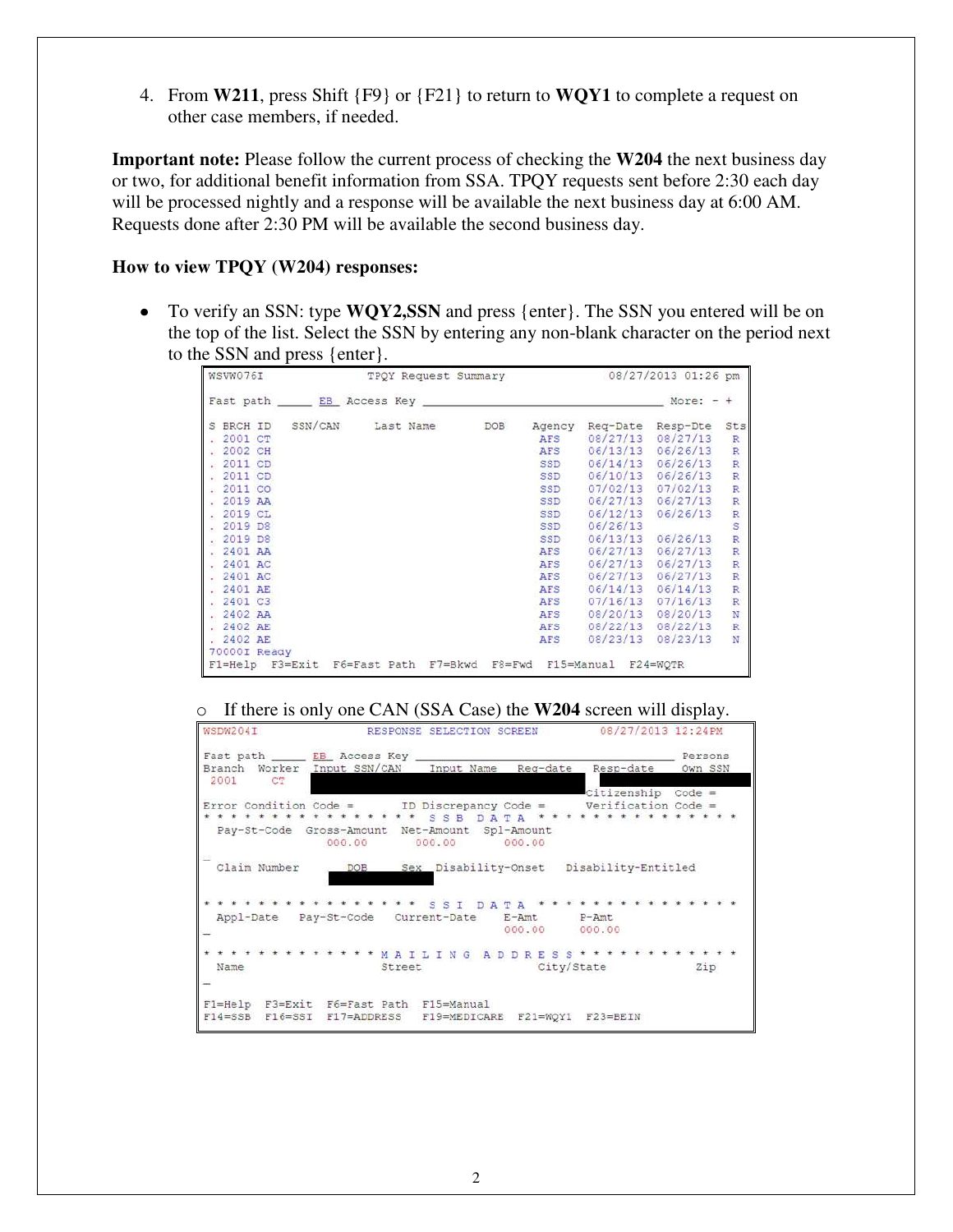o If the client has more than one claim the **W203** screen will display with a list of SSNs or CANs (SSA claim numbers). Select one at a time by placing any character on the dash to the left of the CAN or SSN and pressing {enter}. This will take you to the detail screen (**W204**) for that claim. Press F3 to return to the list.

| WSVW203I |           |                                        | TPQY SSN/CAN XREF |      | 08/27/2013 13:40PM |
|----------|-----------|----------------------------------------|-------------------|------|--------------------|
|          |           | Fast Path ______ EB_ Access Key ______ |                   |      |                    |
| SSN:     | Name:     |                                        |                   | DOB: |                    |
| SSN/CAN  |           |                                        |                   |      |                    |
|          | :4<br>:4A |                                        |                   |      |                    |
|          |           |                                        |                   |      |                    |
|          |           |                                        |                   |      |                    |
|          |           |                                        |                   |      |                    |
|          |           |                                        |                   |      |                    |
|          |           |                                        |                   |      |                    |
|          |           |                                        |                   |      |                    |
|          |           |                                        |                   |      |                    |
|          |           |                                        |                   |      |                    |
|          |           | F1=Help F3=Exit F6=Fast Path           |                   |      |                    |

- To display all the responses for a branch type **WQY2**,cost center (**WQY2**,5503). Select the record and press enter
- To display all the responses for a branch and specific worker type **WQY2**,cost center,worker ID (**WQY2**,5503,LS). Select the record and press enter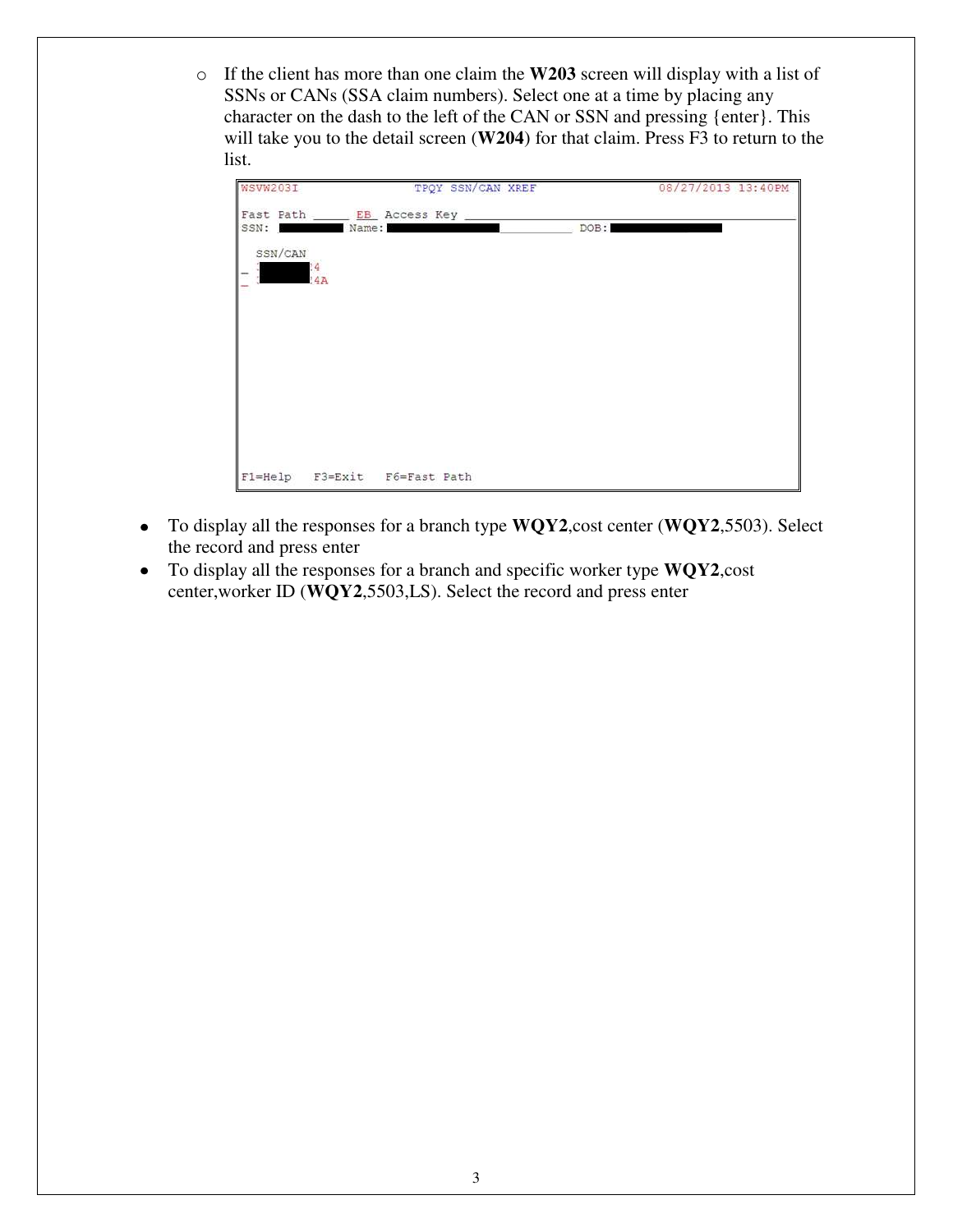# **Citizenship and Verification Codes from SSA**

*These codes and their definitions are from the help windows on W204. The clarifications highlighted in yellow will be added to the existing help window. We'll also be adding help windows to W211, within the next few weeks.* 

### **Citizenship Codes:**

- A The client's U.S. citizenship has been documented by SSA and meets the medical program citizenship documentation requirements. The SSA has no record the client has died.
- B The SSA has determined the client's declaration of U.S. citizenship is not consistent with SSA documents. (SSA has some documentation the client is not a U.S. citizen.) The SSA has no record the client has died.
- C The client's U.S. citizenship is documented by SSA and meets the medical program citizenship documentation requirements. SSA records indicate the client has died.
- D The SSA has determined the client's declaration of citizenship is not consistent with SSA documents. (SSA has some documentation the client is not a U.S. citizen). SSA records indicate the client has died.
- Blank A blank Citizenship Code means the SSA does not have any citizenship-related documents. The client may be a U.S. citizen, but the SSA could not verify citizenship. A blank Citizenship Code could also mean the request has not been submitted to the SSA or that the SSA has not responded to a request yet.

## **Verification Codes:**

This field indicates SSN verification or the reason for non-verification. If an error is detected in the record received from SSA, the code number is displayed.

- 1 The SSN was not found on the SSA files
- 3 Name and sex match, birthdate does not match
- 5 Name does not match, sex and birthdate not checked
- \* The input SSN was not matched. SSA located and verified the correct SSN. The corrected SSN is displayed on the WQY1 screen.
- F SSN is **verified** (surname ignored)
- M SSN **verified** other than via numident<sup>\*</sup> (overlay of "1")
- P SSN **verified** other than via numident<sup>\*</sup> (overlay of "3")
- R SSN **verified** other than via numident<sup>\*</sup> (overlay of "5")
- V SSN is **verified**
- Z Verification code for records in which State submitted a CAN (claim account number) instead of an SSN. SSA found the CAN on the **Master Beneficiary Record** (MBR)<sup>\*\*</sup>, but did not verify the SSN with the NUMIDENT $^*$ .
- $X$  SSN is **verified**, NUMIDENT<sup>\*</sup> indicates individual is deceased. This information may be incorrect but States cannot change the record.

Numident and the Master Beneficiary Record (MBR) are two of several databases SSA uses to verify SSNs.

\*Numident is the master file of assigned Social Security Numbers.

\*\*Master Beneficiary Record (MBR) is a payment file from which Social Security checks are paid. The MBR contains information on Title II beneficiaries, such as payment status, type and amount.